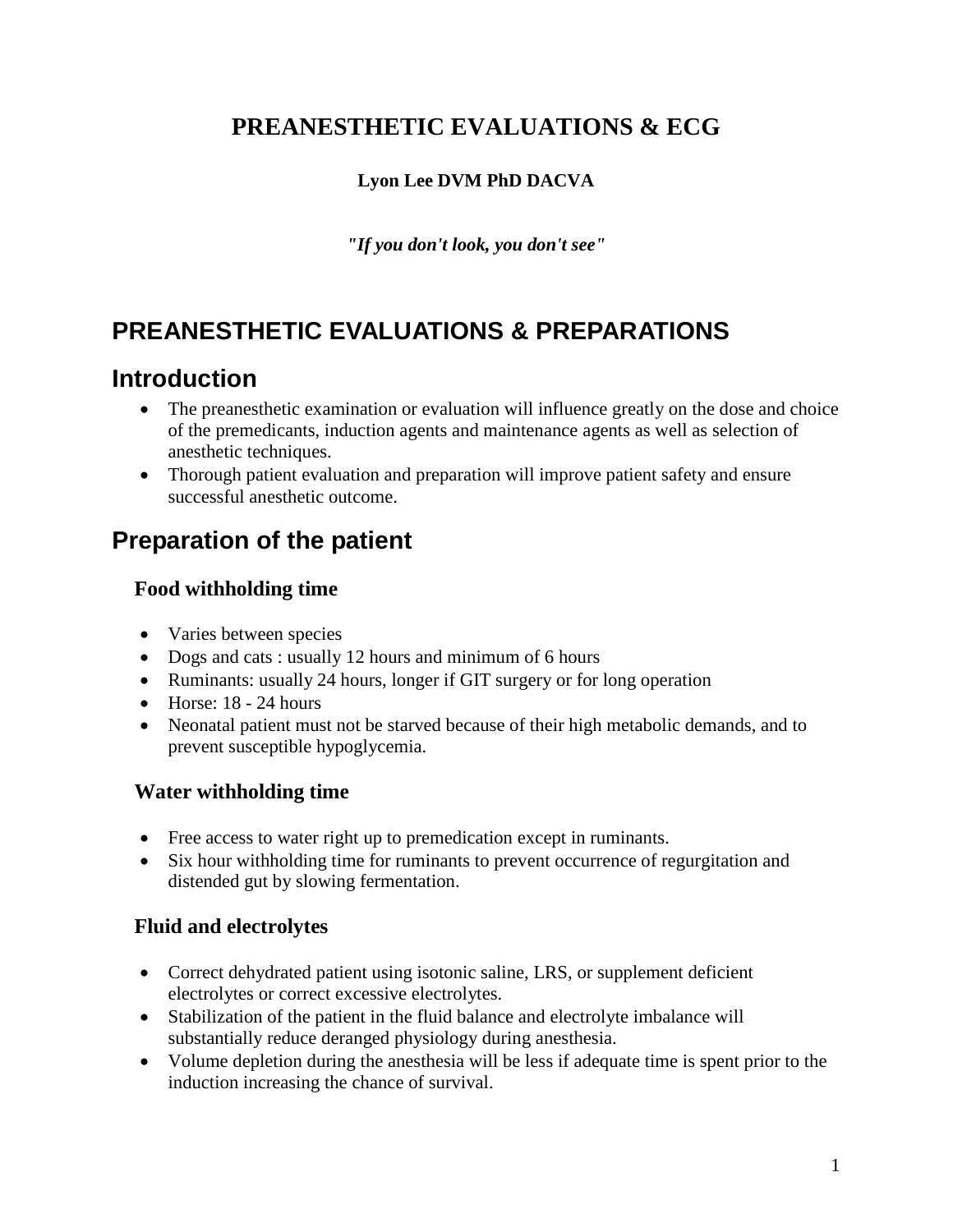• Unless life threatening and the animal can wait until fluid imbalance can be corrected, it is not recommended to subject the animal for general anesthesia.

## **Influence of preexisting drugs**

- CNS depressants
- Endocrinological therapeutics
- Enzyme inductions
- Organophosphates, H-2 blockers, NSAIDs, barbiturates, TCAs, insulin, antihypothyroidal drugs etc.
- Antibiotics exerting neuromuscular blocking effect
	- <sup>o</sup> Aminoglycosides (gentamycin, neomycin, kanamycin, streptomycin, amikacin)
	- <sup>o</sup> Polymixins
	- <sup>o</sup> Tetracycline
	- <sup>o</sup> Lincosamides (lincomycin, clindamycin)

#### **Signalment**

- Breed
- Species
- Sex
- Age
- Weight
- Case number
- Procedure

#### **History**

- Nature and duration of illness: acute or chronic, the severity of the illness
- Any previous anesthetic episodes
- Past and current medications
- Concurrent of secondary disease: diarrhea, vomiting (fluid imbalance)

#### **Physical exams**

- Body condition; obesity, cachexia, dehydration
- Temperature, heart rate and respiratory rate (TPR)
- Auscultate the heart and lung and note any unusual characteristics and if necessary postpone the anesthesia until fully clear the questionable condition.
- Cardiopulmonary system: heart rate and rhythm, auscultate the characteristics, CRT, color of mucous membrane, exercise intolerance, coughing, dyspnea
- CNS and special senses: temperament, seizure, coma, stupor, ataxia, vision and hearing impairment
- Gastrointestinal: auscultate the gut sound, parasites, palpation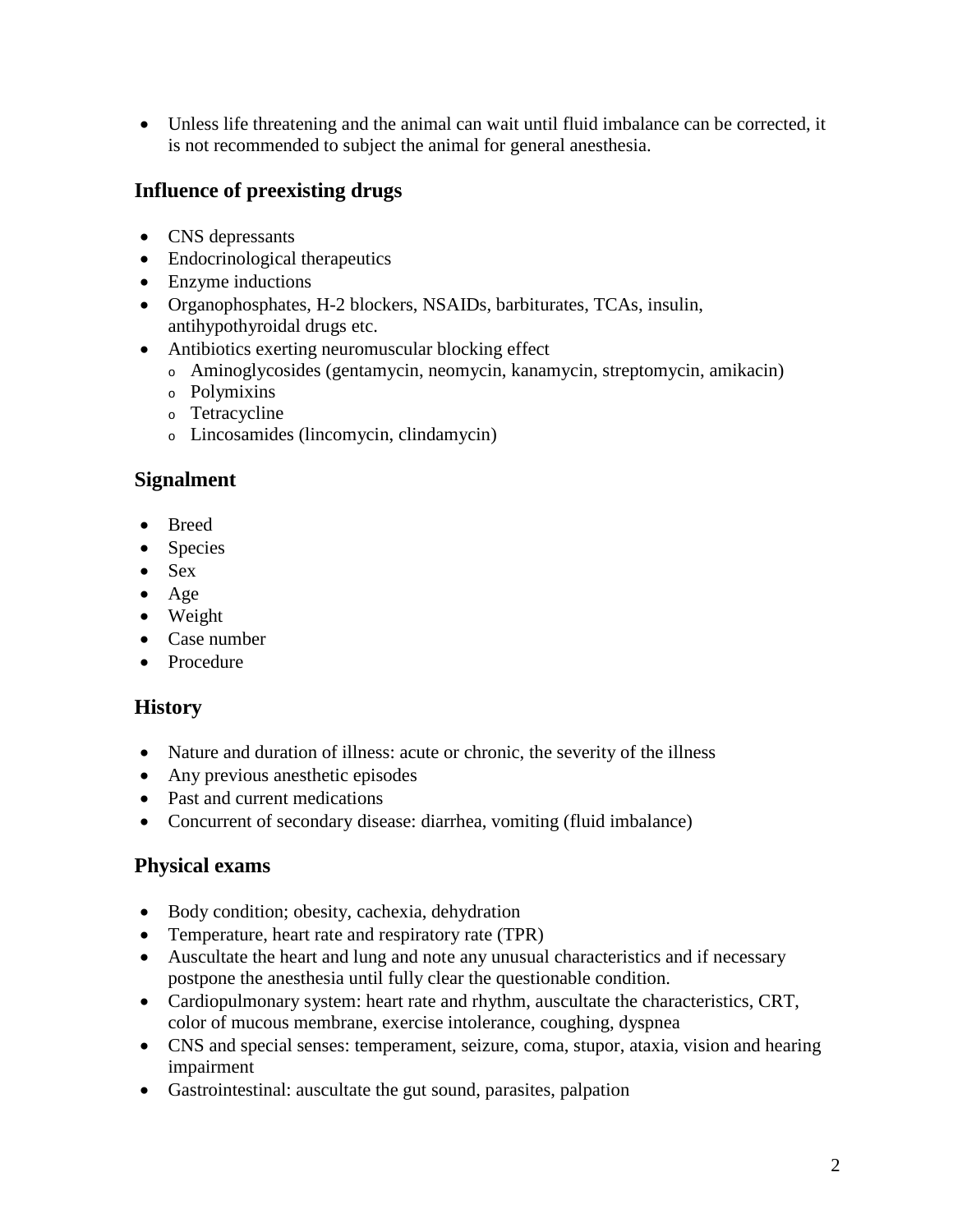- Hepatic: icterus, abnormal bleeding
- Renal: palpate kidneys and bladder, polyuria/polydipsia, oliguria
- Integument: tumors and flea infestation
- Musculoskeletal: fractures, deformity, and lameness

## **Laboratory evaluations**

#### **Minimum data base**

- Packed cell volume (PCV)
- Total plasma protein (TPP)
- BUN
- Glucose
- These four tests should be performed on all patients
- Provide basic information regarding fluid balance, hepatic and renal function, nutrition and oxygen carrying capacity

### **Other tests that can provide additional screening and more detailed information regarding the patient status**

- Complete blood cell count (CBC)
- Chemistry profile (electrolytes, creatinine, enzyme levels)
- Blood gas analysis
- Urinalysis
- Coagulation profiles

## **Other diagnostics, as indicated by physical exam and history**

- ECG
- Radiography
- Echocardiography
- Ultrasonography
- Nuclear scintigraphy

# **Classification of the Physical Status (adopted by the American Society of Anesthesiologists, ASA)**

- I. Normal healthy patient (neutering, ovaryohysterectomy)
- II. Mild to moderate systemic disease (cruciate rupture repair, laryngeal hemiplegia repair)
- III. Severe systemic disease. Severe dehydration (eg, portosystemic shunt disease, PDA, compensated renal insufficiency)
- IV. Severe systemic disease that is a constant threat to life (GDV, equine colic, dystocia)
- V. Moribund, not expected to live 24 hours irrespective of intervention (ruptured arteries)
- E. Emergency surgery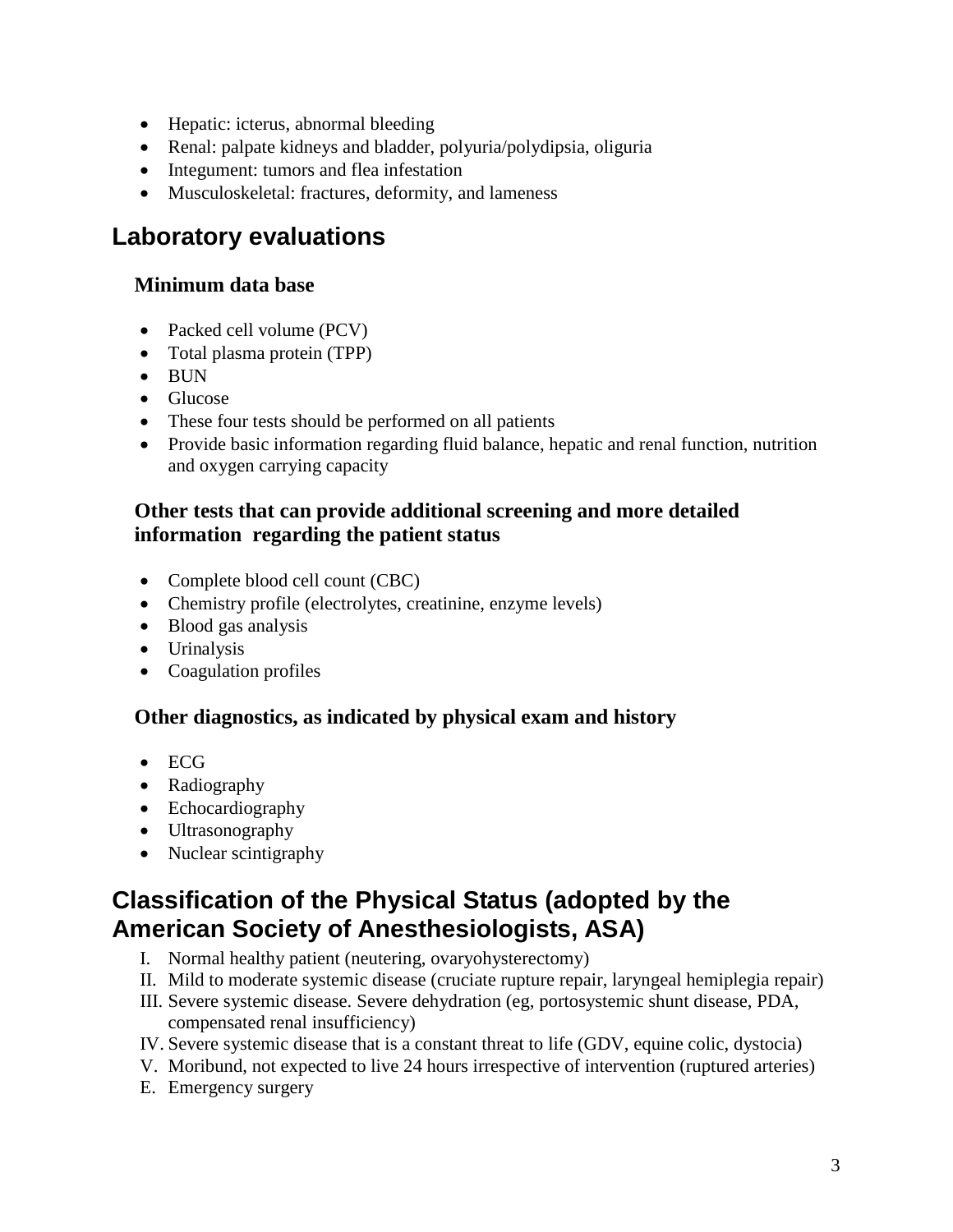## **Venous access**

- Placement of intravenous catheter facilitate IV administration of induction agents, and also minimize the extravascular injection of irritant agents such as thiopental sodium.
- For dogs and cats  $20 22$  G,  $1 1.5$  inch long are most commonly used, and for large animals  $12 - 14$  G of 3 - 4 inch long are most commonly used.

# **Items you need to prepare on a tray for a cat presented for general anesthesia at the BVMTH**

- Three ET tubes (one that would fit best, each of smaller and larger)
- Eye lube (ophthalmic ointment for eye lubrication)
- Gauze roll bandage
- One inch and half inch tapes
- Stylet
- Two to three heparinized saline flush in 3 ml syringe
- Laryngoscope and blades (size 1 and 2)
- Cuff syringe
- 4 x 4 gauze pad
- K-Y jelly
- Lidocaine 2 % 0.25 ml in TB syringe
- Two catheters  $20 22$  G,  $1 1.5$  inch long
- Injection cap
- Needles of varying size  $(20 \text{ G x 1}^{\prime\prime}, 22 \text{ G x 1}^{\prime\prime})$
- Fluids (usually 500 ml or 1000 ml LRS) and 60 drop/ml IV set assembled, plus an extension tube if catheter is placed in hindlimb.
- Esophageal stethoscope

# **Drug influence**

- Allergy: drug or vehicle
- Shock, asthma bronchospasm, hepatic congestion, rashes, pyrexia, blood disorders
- Overdosing: hypersensitivity, lowered metabolism
- Idiosyncrasy: genetically determined. HYPP or porcine malignant hyperthermia
- Intolerance: qualitatively normal response to abnormal dosing
- Drug interaction: synergistic, antagonistic, potentiating

# **Anesthetic plan**

- Following a thorough preanesthetic work up, construct anesthetic protocol based on the procedure and physiologic condition of the animal.
- A variety of drug choices are available, but avoid drugs that will further compromise the preexisting disease or anticipated adverse effects related with the procedures (eg, avoid using acepromazine in animals with previous seizure history or procedures such as myelogram).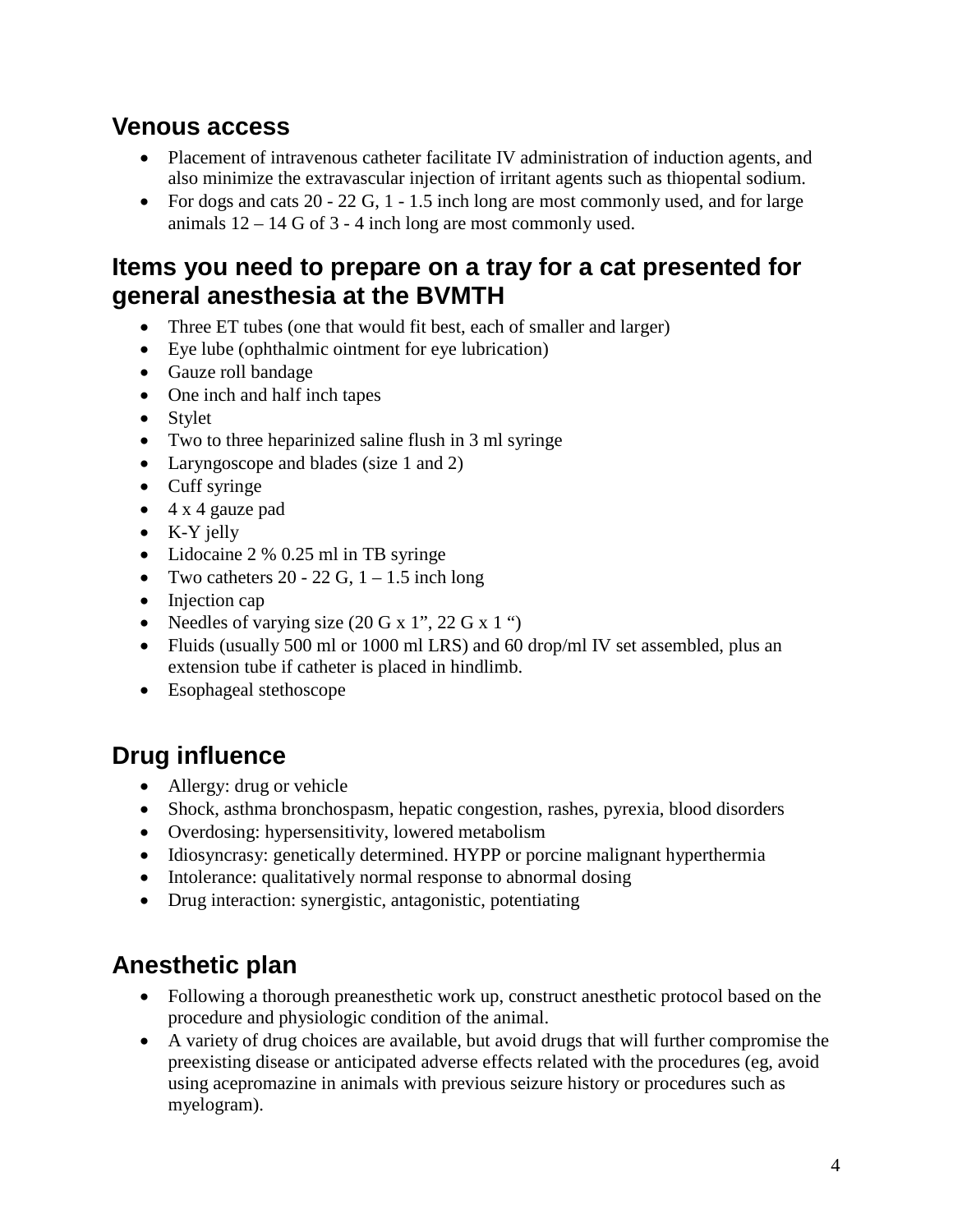• Remember there is no safe anesthetic agent but only safe anesthetist, so ensure every effort to minimize overall risk based on your evaluation and plan.

# **ELECTROCARDIOGRAPHY**

# **Electrocardiogram**

- ECG is recommended for dogs and cats over 7 years old prior to general anesthesia as part of preanesthetic work-up to screen underlying systemic diseases and abnormalities.
- Graphic recording of electrical potentials produced by cardiac muscle during different phases of the cardiac cycle



## **ECG paper chart**

- **@ 25 mm/sec**
	- <sup>o</sup> **one small square; 0.04 sec**
	- <sup>o</sup> **five small squares; 0.2 sec**
- **@ 50 mm/sec**
	- <sup>o</sup> **one small square; 0.04 sec**
	- <sup>o</sup> **five small squares; 0.2 sec**

#### **Five physiologic properties of the heart**

- Automaticity
- Excitability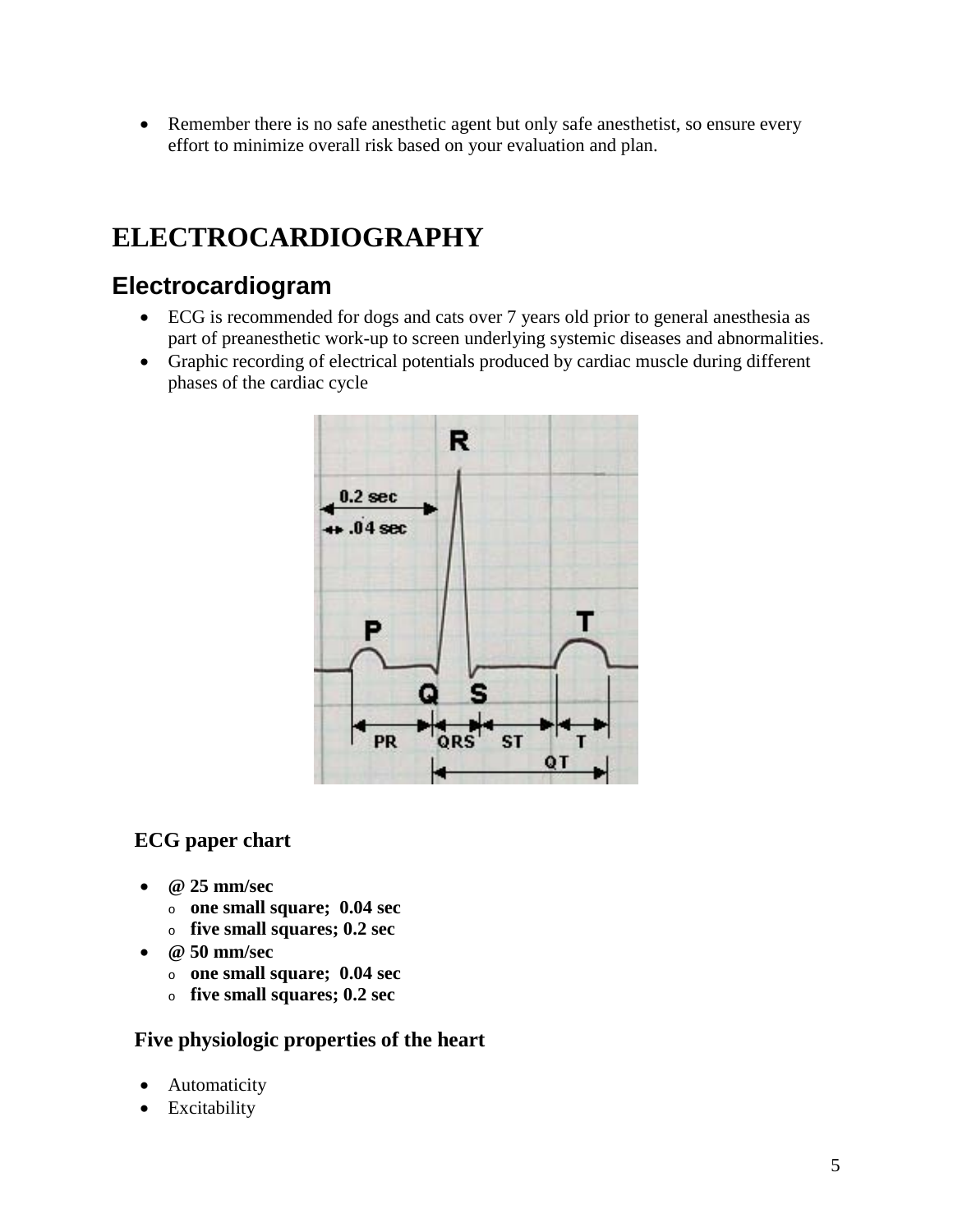- Refractoriness
- Conductivity
- Contractility

#### **ECG waveforms**

- **P wave**: atrial muscle depolarization (firing of SA node)
- **QRS waves**: ventricular depolarization or contraction
	- <sup>o</sup> **Q**: first negative deflection
	- <sup>o</sup> **R**: first positive deflection
	- <sup>o</sup> **S**: negative deflection which follows the R wave
- **T wave**: ventricular repolarization or relaxation

#### **Measuring**

- **P-R interval**
	- <sup>o</sup> Reflects activation of the AV junction. The beginning of P wave to the beginning of QRS complex
- **S-T segment**
	- <sup>o</sup> Represents the time interval from the end of the QRS to the onset of the T wave (early phase of ventricular relaxation)
- **Q-T interval**
	- <sup>o</sup> Summation of ventricular depolarization and repolarization. Measured from the onset of the Q wave to the end of the T wave

## **Leads**

- Lead  $1 =$  right arm  $(-)$ , left arm  $(+)$
- Lead II = right arm (-), left leg (+)
- Lead III = left arm (-), left leg (+)
- AVR = right arm  $(+)$ , halfway between left arm and left leg  $(-)$
- AVL = left arm  $(+)$ , halfway between right arm and left leg  $(-)$
- AVF = left leg  $(+)$ , halfway between left arm and right arm  $(-)$
- Positive and negative electrodes attached to the surface to the skin
- Upward deflection: electrical impulse traveling towards a positive electrode
- Downward deflection: impulse towards a negative electrode
- Flat line: isoelectric

## **ECG recording technique**

- Place the patient on a table or clean floor
- Attach ECG leads, moistened with alcohol or electrode gel
- Record ECG in lateral or standing position
- Record lead II for 30-60 seconds at 25 mm/sec to assess arrhythmias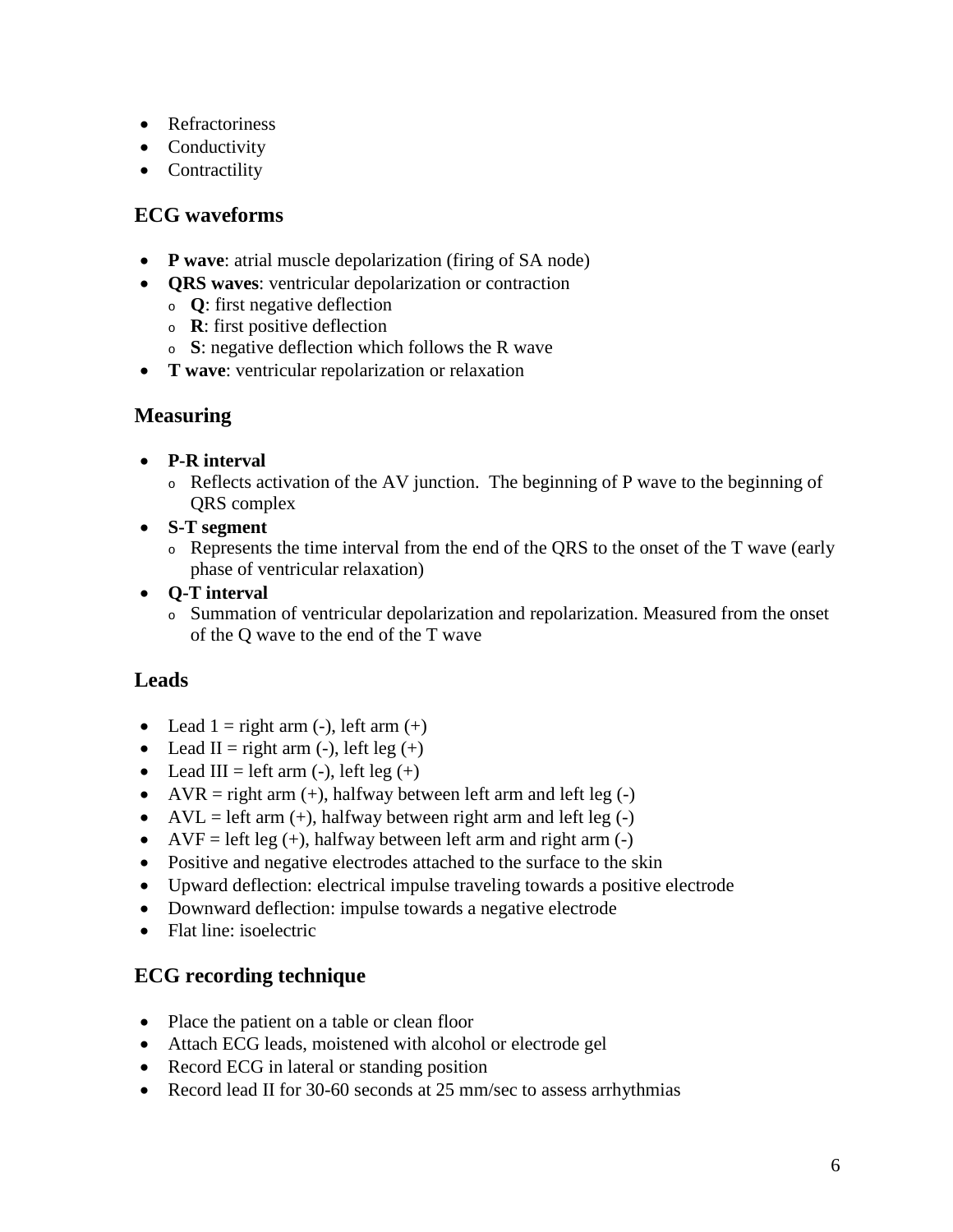- Record a brief tracing at 50 mm/sec for ease of assessment of P-QRS-T waveforms
- Observe the following during the ECG recording
	- <sup>o</sup> Whether the top and bottom of the waveform are all seen
	- <sup>o</sup> Adjust the alignment as appropriate
- Decrease the sensitivity to  $\frac{1}{2}$  cm = 1 mV if QRS complexes go off the paper
- Increase the length of the trace if arrhythmia is present
- R waves should be positive in lead I if negative, check the lead wires to determine whether they are attached to the correct limbs. If correct, then a true abnormality exists.

## **Canine ECG normal values**

#### **Rate**

- 70 to 160 beats/ min for adult dogs
- 60 to 140 beats/min for giant breeds
- up to 180 beats/min for toy breeds
- up to 220 beats/min for puppies

#### **Rhythm**

- Normal sinus rhythm
- Sinus arrhythmia
- Wandering sinus pacemaker

#### **P wave**

- Width: maximum 0.04 sec (2 boxes wide); maximum 0.05 sec (2  $\frac{1}{2}$  boxes wide) for giant breed
- Height: maximum 0.4 mV (4 boxes tall)

#### **P-R interval**

• Width:  $0.06$  to  $0.13$  sec (3 to  $6\frac{1}{2}$  boxes)

#### **QRS complexes**

- Width: maximum 0.05 sec  $(2 \frac{1}{2} \text{ boxes})$  in small breeds; maximum 0.06 sec  $(3 \text{ boxes})$  in large breeds
- Height: maximum 2.5 mV in small breeds; maximum 3 mV (30 boxes) large breeds

#### **S-T segment**

- No depression: not more than 0.2 mV (2 boxes)
- No elevation: not more than  $0.15$  mV ( $1\frac{1}{2}$  boxes)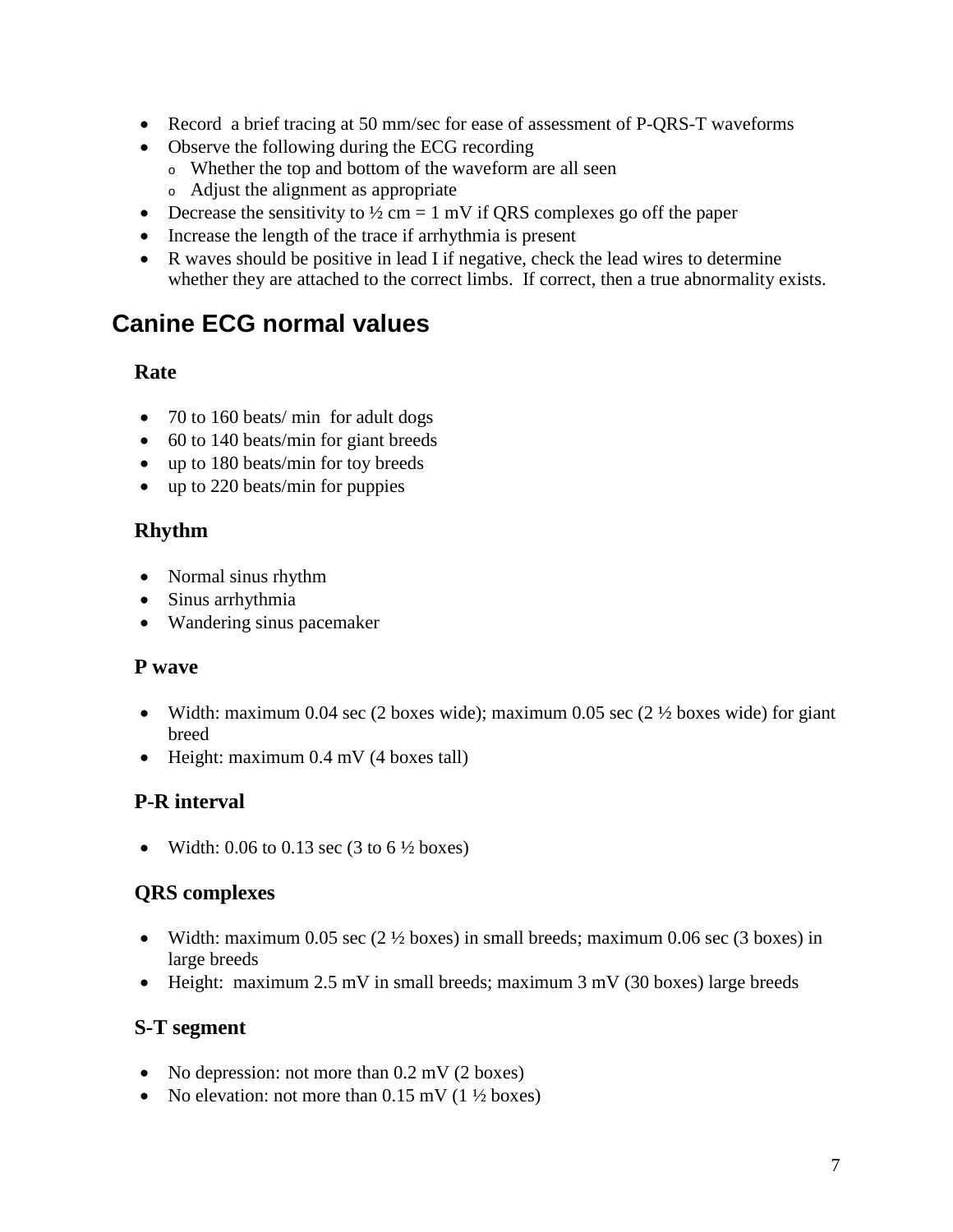## **T wave**

- Can be positive, negative, or diphasic
- Not greater than 1/4 amplitude of R wave

## **Q-T interval**

• Width:0.15 to 0.25 sec  $(7\frac{1}{4} - 12\frac{1}{4}$  boxes) at normal heart rate

# **Feline ECG Normal Values**

#### **Rate**

• 120 to 240 beats/mm

## **Rhythm**

- Normal sinus rhythm
- Sinus tachycardia (physiologic reaction to excitement)

## **P wave**

- Width: maximum, 0.04 sec (2 boxes wide)
- Height: maximum, 0.2 mV (2 boxes tall)

## **P-R interval**

• Width:  $0.05$  to  $0.09$  sec  $(2\frac{1}{4}$  to  $4\frac{1}{4}$  boxes)

## **QRS complex**

- Width: maximum, 0.04 sec (2 boxes)
- Height of R wave: maximum, 0.9 mV (9 boxes)

## **S-T segment**

• No depression or elevation

#### **T wave**

- Can be positive, negative, or diphasic; most often positive
- Maximum amplitude: 0.3 mV (3 boxes)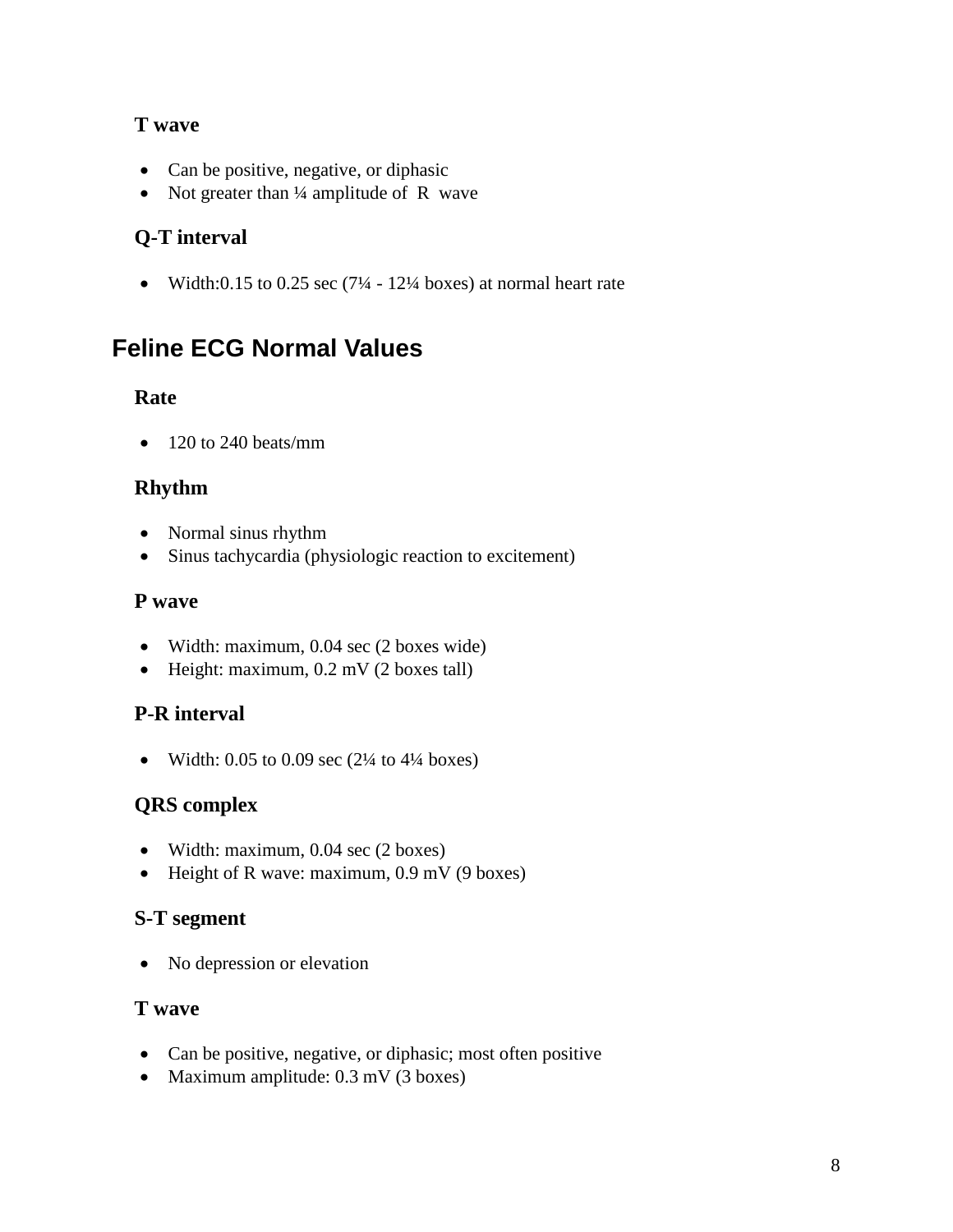## **Q-T interval**

• Width: 0.12 to 0.18 sec (6 to 9 boxes) at normal heart rate

# **Arrhythmias**

### **Definition of arrhythmias**

- An abnormality in the rate, regularity, or site of origin of the cardiac impulse.
- A disturbance in conduction of the impulse such that the normal sequence of activation of the atria and ventricles is altered.

#### **Classification of arrhythmias**

- Abnormalities of impulse formation or impulse conduction are the basis for the following classification
- Normal sinus impulse formation
	- <sup>o</sup> Normal sinus rhythm
	- <sup>o</sup> Sinus arrhythmia (typically associated with respiratory cycles)
- Disturbances of sinus impulse formation
	- <sup>o</sup> Sinus bradycardia
	- <sup>o</sup> *Sinus tachycardia*
- Disturbances of supraventricular impulse formation
	- <sup>o</sup> Atrial premature complexes
	- <sup>o</sup> Atrial tachycardia
	- <sup>o</sup> Atrial fibrillation
	- <sup>o</sup> Atrioventricular junctional premature. complexes
	- <sup>o</sup> Atrioventricular junctional tachycardia
- Disturbances of ventricular impulse formation
	- <sup>o</sup> Ventricular premature complexes
	- <sup>o</sup> Ventricular tachycardia
	- <sup>o</sup> Ventricular asystole
	- <sup>o</sup> Ventricular fibrillation
- Disturbances of impulse conduction
	- <sup>o</sup> Sinus arrest or block
	- <sup>o</sup> Sick sinus syndrome
	- <sup>o</sup> Atrial standstill
	- <sup>o</sup> Ventricular pre-excitation
	- <sup>o</sup> First-degree atrioventricular block
	- <sup>o</sup> Second-degree atrioventricular block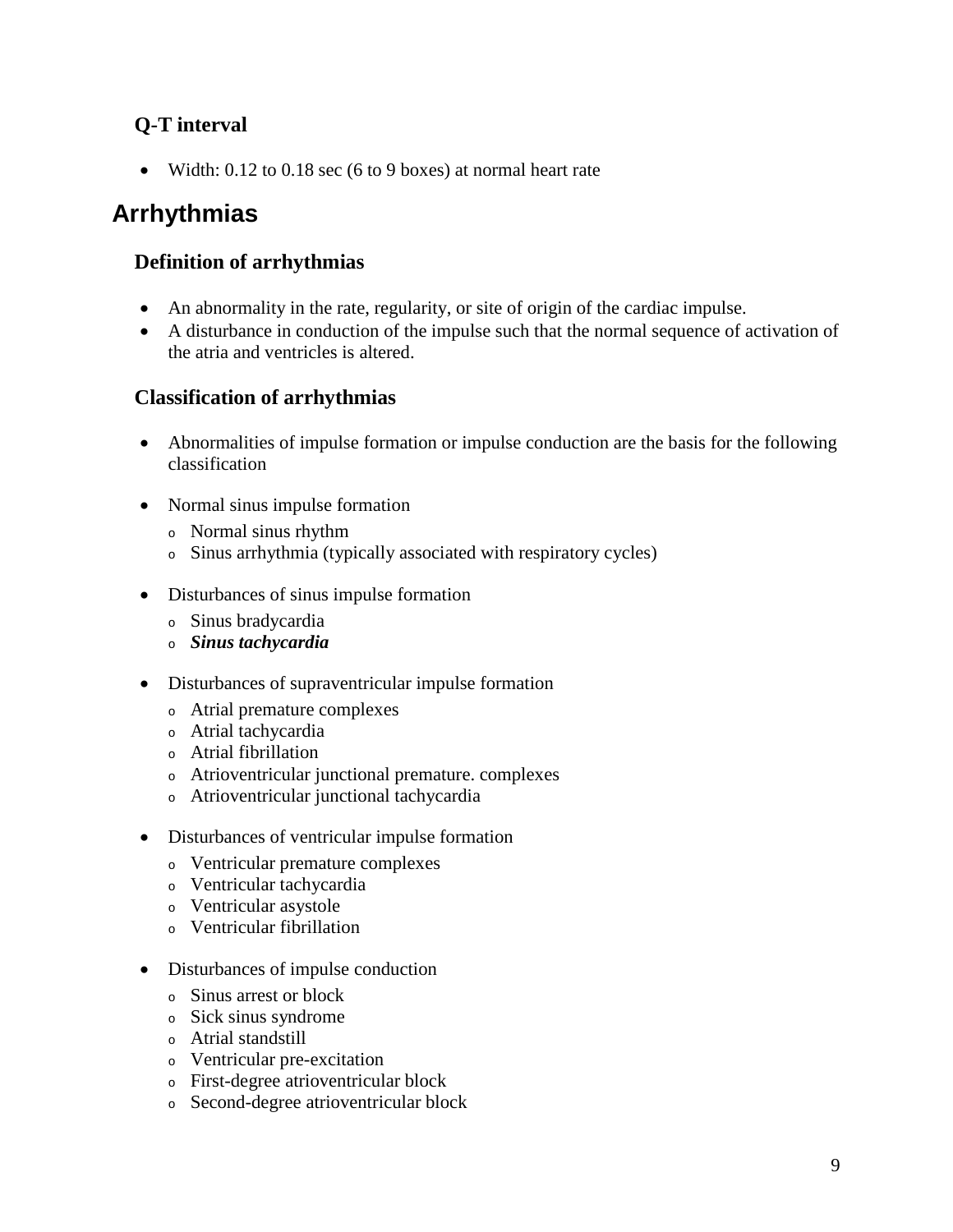- <sup>o</sup> Third-degree atrioventricular block
- <sup>o</sup> Left bundle branch block
- <sup>o</sup> Right bundle branch block

# **Interpreting Arrhythmias —the Simple Steps**

• Arrhythmias can be intimidating. Therefore, it is important that we find a simple approach for analyzing rhythm strips. Systematically following the five-step method outlined below has proven to be both simple and effective.

## **Step 1. Calculate the heart rate**

• Decide whether the heart rate is rapid, slow, or normal.

#### **Step 2. Assess the rhythm**

- Scan the strip from left to right, noting if the R-R intervals are regular or irregular.
- A caliper is a handy tool for plotting P-P and R-R intervals.

## **Step 3. Identify the P waves**

- **Normal P wave (positive and rounded on Lead II)** -indicates that the impulse is originating in the SA node.
- **P wave that differs from normal in shape and is upright***—*may represent an ectopic pacemaker in the atrium.
- **P waves that are inverted**—on lead II, indicate that the impulse was formed in or near the atrioventricular junction.
- **Absence of P waves**—signifies atrial fibrillation, atrial standstill, or buried P waves in QRS complexes of AV junctional rhythms.
- **P waves can be superimposed**—on a portion of the QRS complex, S-T segment, or T wave of the preceding cardiac cycle in various supraventricular tachycardias

## **Step 4. Assess QRS shape and duration**

- **Normal duration QRS complexes**—identical to those recorded before an arrhythmia, indicate normal activation of the ventricles. These complexes are either formed in the SA node or from an abnormal site anywhere above the bundle of His.
- **Wide QRS complexes**—with various configurations indicate an ectopic pacemaker below the bundle of His (ventricular) or a lesion in the intraventricular conduction system (bundle branch block).

## **Step 5. Relationship between P waves & QRS complexes**

• Normally, there should be one P wave for every QRS complex, with a constant P-R interval.